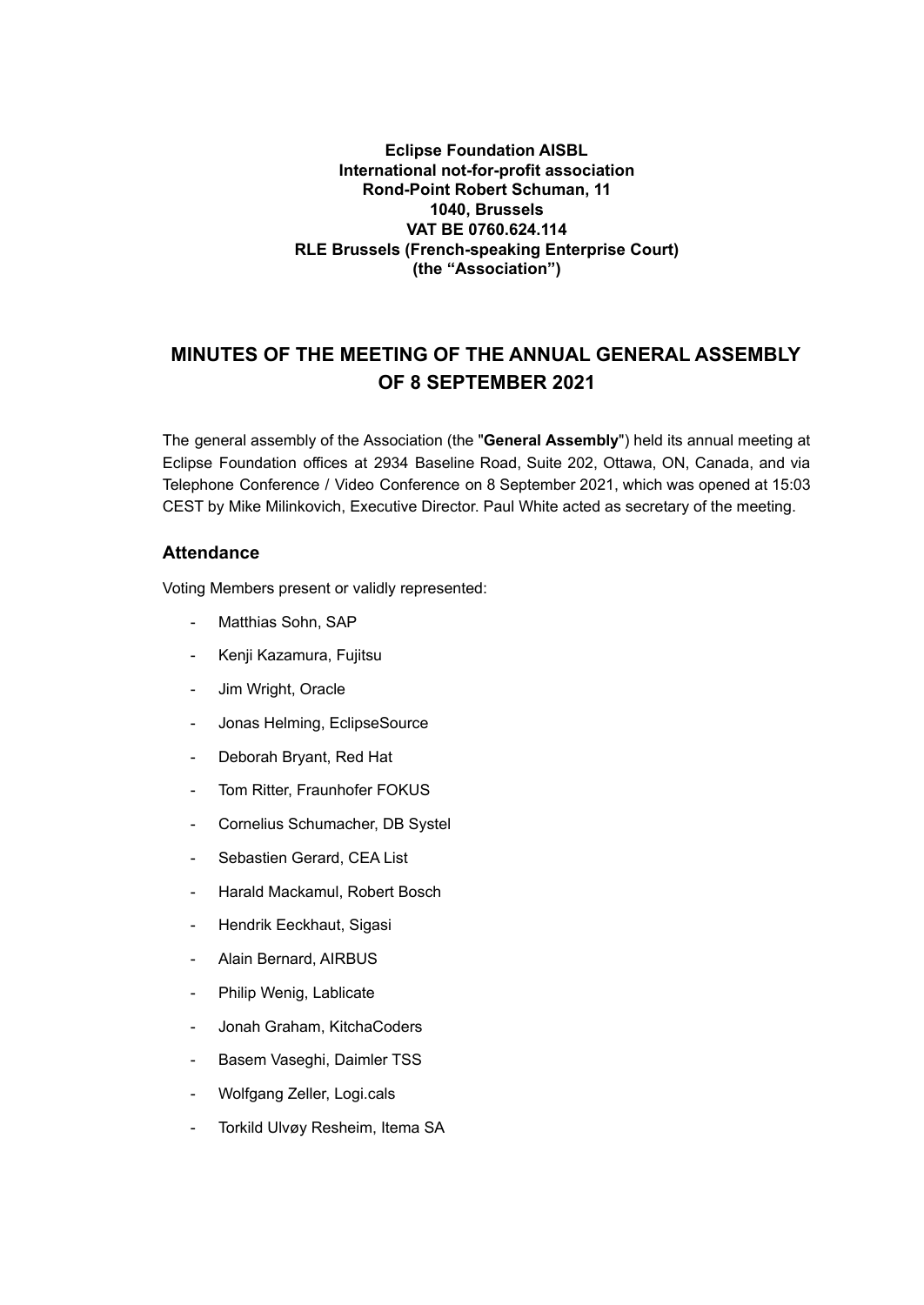- Stephen Walli, Microsoft
- Jesse McConnell, Webtide
- Robert Hilbrich, DLR
- Jonathan Gilmore, Tomitribe
- Tuan DuongQuang, Tuev Sued
- Adam Gibson, Skymind
- Bryan Che, Huawei
- Sayeed Choudhury, Johns Hopkins University
- Karim Elassal, TNO
- Luca Miotto, NOI A.G/S.p.A

Other members in attendance:

- Kevin Sutter, IBM
- Steffen Evers, Bosch
- Jason Shi, Huawei

Non-members present or validly represented:

- Mike Milinkovich, Executive Director, Eclipse Foundation AISBL
- Paul White, Secretary/Treasurer, Eclipse Foundation AISBL
- Zahra Fazli, Membership Coordination Lead, Eclipse Foundation

#### **Agenda**

- 1. Executive Director's Welcome
- 2. Appointment of the directors of the Board
- 3. Approval of the 2020/2021 budget as submitted by the Board
- 4. Approval of the intra-group transfer of Eclipse.org Foundation, Inc's shares in Eclipse Foundation Europe GmbH to the Eclipse Foundation AISBL
- 5. Approval of special proxy enabling legal counsel to publish notices to Belgian Gazette

## **Preliminary Statement**

The Secretary established from the attendance list that the quorum of members were present or duly represented, so that the General Assembly could validly decide on all the items of the agenda, of which the members of the Association expressly and unanimously declared having been duly informed beforehand.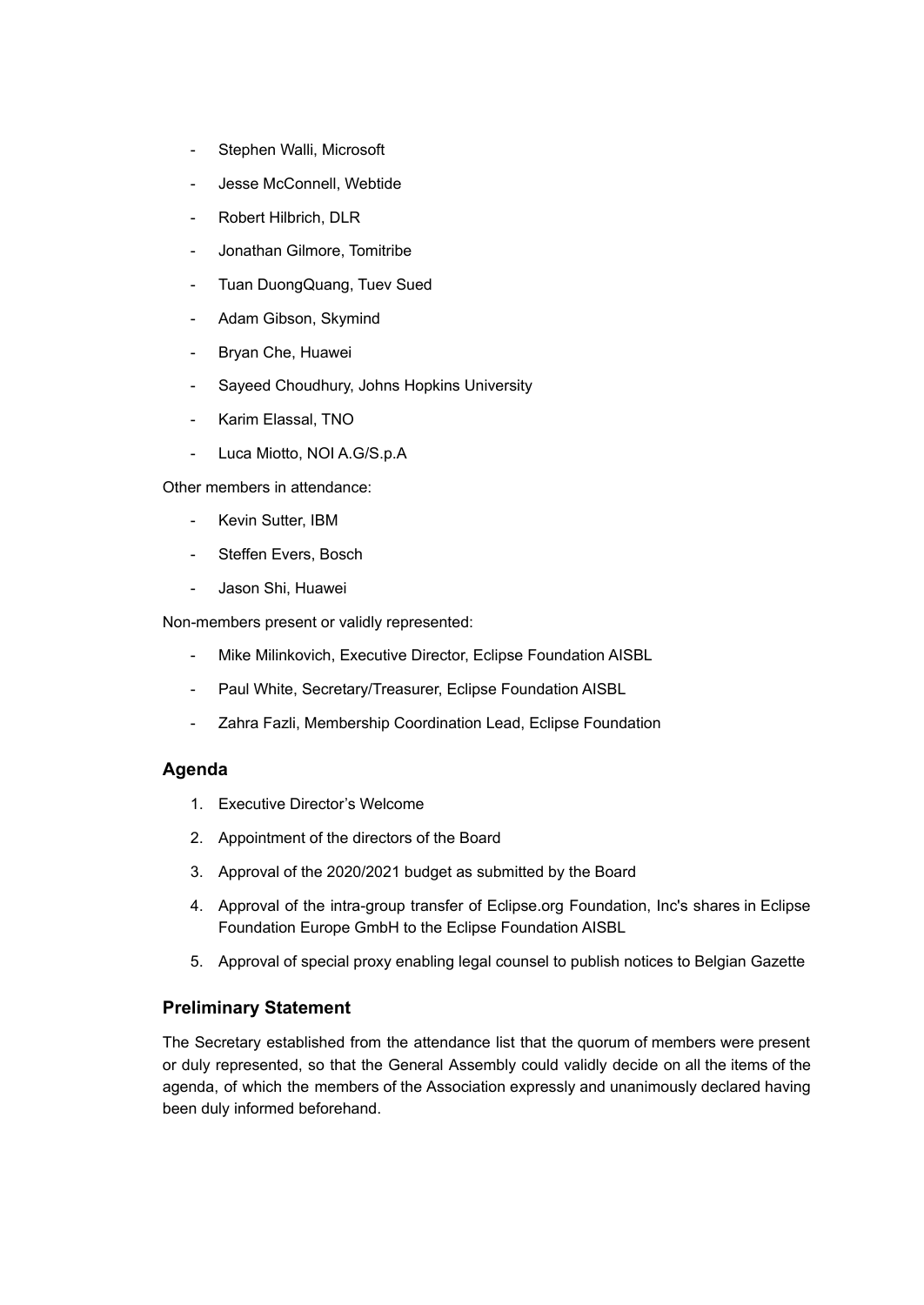#### **GENERAL BUSINESS**

The meeting was called to order at 15:03 CEST by Mike Milinkovich.

## **Resolutions**

After having discussed the items on the agenda as set out above, the General Assembly unanimously:

## **1. Executive Director's Welcome**

ACKNOWLEDGED that Mike Milinkovich welcomed the Members. Mike informed the Members, and all agreed, that Zoom's voting mechanism would be used for voting purposes on the matters before the Assembly. For each vote, the Members would be given the option to: a) vote in favor, b) vote against, and c) to abstain.

ACKNOWLEDGED that Harald Mackamul was unable to vote using Zoom's voting mechanism, and instead recorded his votes verbally to the body. No other technical problems and incidents that could have prevented or disrupted electronic participation to the meeting or voting have been reported.

## **2. Appointment of the directors of the Board**

ACKNOWLEDGED that the slate of candidates for appointment by the General Assembly as Board member is as follows:

## − **STRATEGIC MEMBER REPRESENTATIVES**

- o Adam Gibson (Skymind)
- o Basem Vaseghi (Daimler TSS)
- o Bryan Che (Huawei)
- o Deborah Bryant (Red Hat)
- o Etienne Juliot (Obeo)
- o Jim Wright (Oracle)
- o Kenji Kazamura (Fujitsu)
- o Matthias Sohn (SAP)
- o Navin Ramachandran (IOTA Foundation)
- o Robert Hilbrich (DLR)
- o Sebastien Gerard (CEA List)
- o Steffen Evers (Bosch)
- o Tom Ritter (Fraunhofer FOKUS)

#### − **ELECTED CONTRIBUTING MEMBER REPRESENTATIVES**

- o Farah Papaioannou (Edgeworx, Inc.)
- o Gunnar Wagenknecht (Salesforce)
- o Torkild Ulvøy Resheim (Itema SA)

#### − **ELECTED COMMITTER MEMBER REPRESENTATIVES**

- o Chris Aniszczyk
- o Ed Merks
- o Kevin Sutter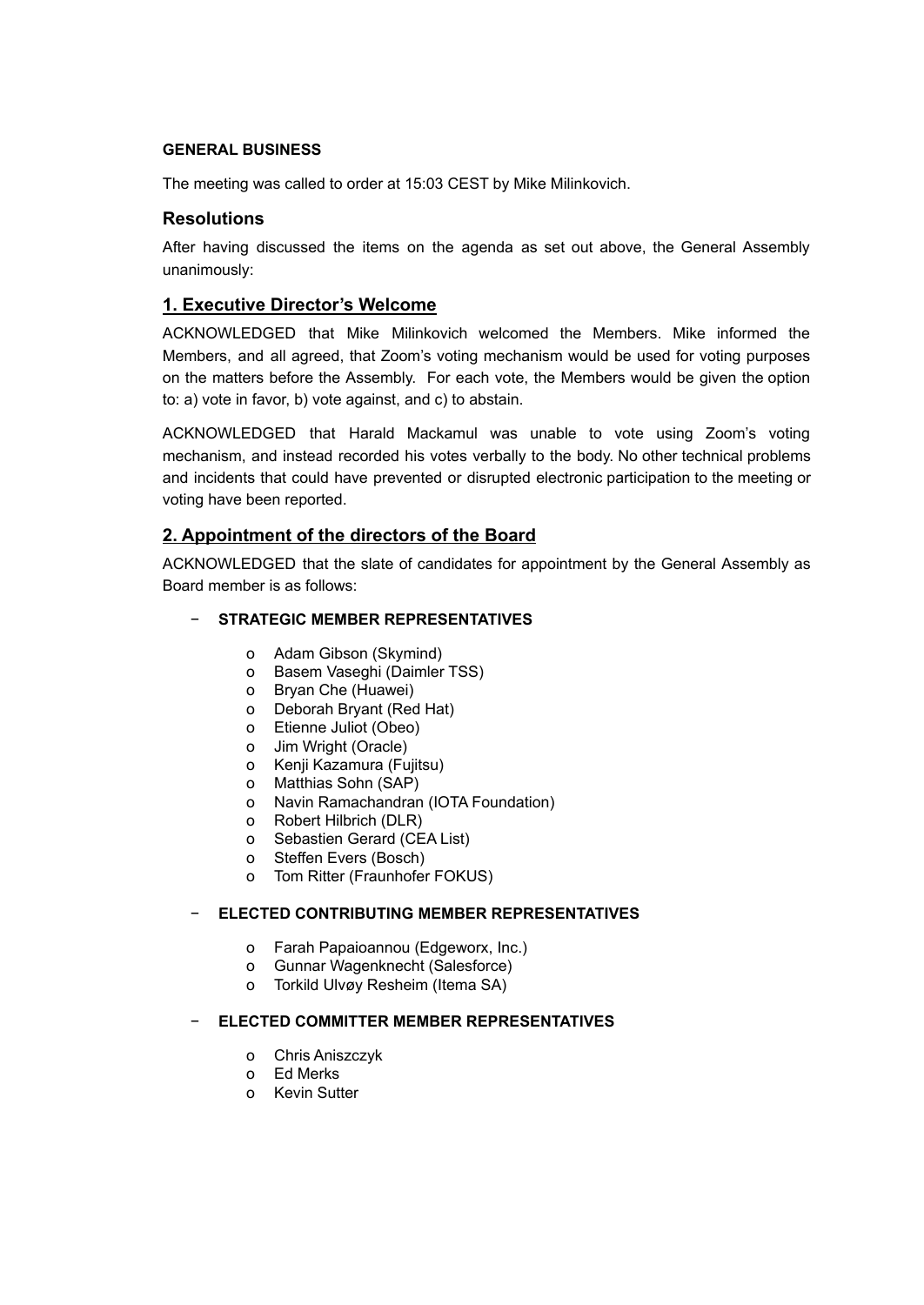RESOLVED, to appoint the directors of the Board of the Association among the candidates nominated by the Strategic Members, Contributing Members and Committer Members as presented and to acknowledge the end of mandate of Pradeep Balachandran and of Andrey Loskutov.

RESOLVED, to appoint the directors of the Board for a term of office of one (1) year until the annual general assembly meeting of 2022.

RESOLVED, that the mandate of the directors will not be remunerated.

In accordance with Article 23.2, e), (ii) of the Bylaws, to the extent an Affiliate Group consisting of Strategic Members is represented by a Strategic Director that is an employee, officer, director, or consultant of one of those Members, each other Strategic Member in that Affiliate Group shall be entitled to appoint an observer to the Board. Further provisions regarding the observer status to the Board are detailed in clause 4.1 of the Internal Rules.

## **3. Approval of the 2020/2021 budget as submitted by the Board**

ACKNOWLEDGED the 2020/2021 Eclipse Foundation AISBL budget that was communicated in the circulated document titled "Annual Meeting 08 September 2021 Final Agenda and Resolutions" attached as Annex 1.

RESOLVED to approve the 2020/2021 Eclipse Foundation AISBL budget as communicated in the circulated document titled "Annual Meeting 08 September 2021 Final Agenda and Resolutions." attached as Annex 1.

## **4. Approval of the intra-group transfer of Eclipse.org Foundation, Inc's shares in Eclipse Foundation Europe GmbH to the Eclipse Foundation AISBL**

ACKNOWLEDGED that as part of the overall strategy for migrating the Eclipse Foundation to be European-based, the Board is recommending the ownership of the German subsidiary be transferred from Eclipse.org Foundation, Inc. to Eclipse Foundation AISBL.

ACKNOWLEDGED that the object of EFE-GmbH is aligned with and hence serves the disinterest purpose of international utility of the Association as described in Article 4.1 of the Bylaws and in accordance with article 4.4 of the Bylaws;

FURTHER ACKNOWLEDGED that the contemplated acquisition of the EFE-GmbH share is in the interest of the Association. In this respect, the following was taken into account:

- a) the contemplated acquisition of the EFE-GmbH share is done in accordance with the Bylaws; and
- b) the contemplated acquisition of the EFE-GmbH share takes place in an intra-group context as part of the overall strategy for migrating the Eclipse Foundation to be European-based;

RESOLVED, to approve the intra-group transfer of ownership of share in Eclipse Foundation Europe GmbH from Eclipse.org Foundation, Inc. to the Association; and further

RESOLVED that the Executive Director of the Association, be, and hereby is, authorized and empowered, for and on behalf of the Association, to:

a) retain such advisors, to execute and deliver such documents, papers or instruments, acknowledgement, letter, certificate, power of attorney, general assignment, including but not limited to a share purchase agreement and to do or cause to be done any and all such other acts and things, including monetary payment not-to-exceed 500.000€,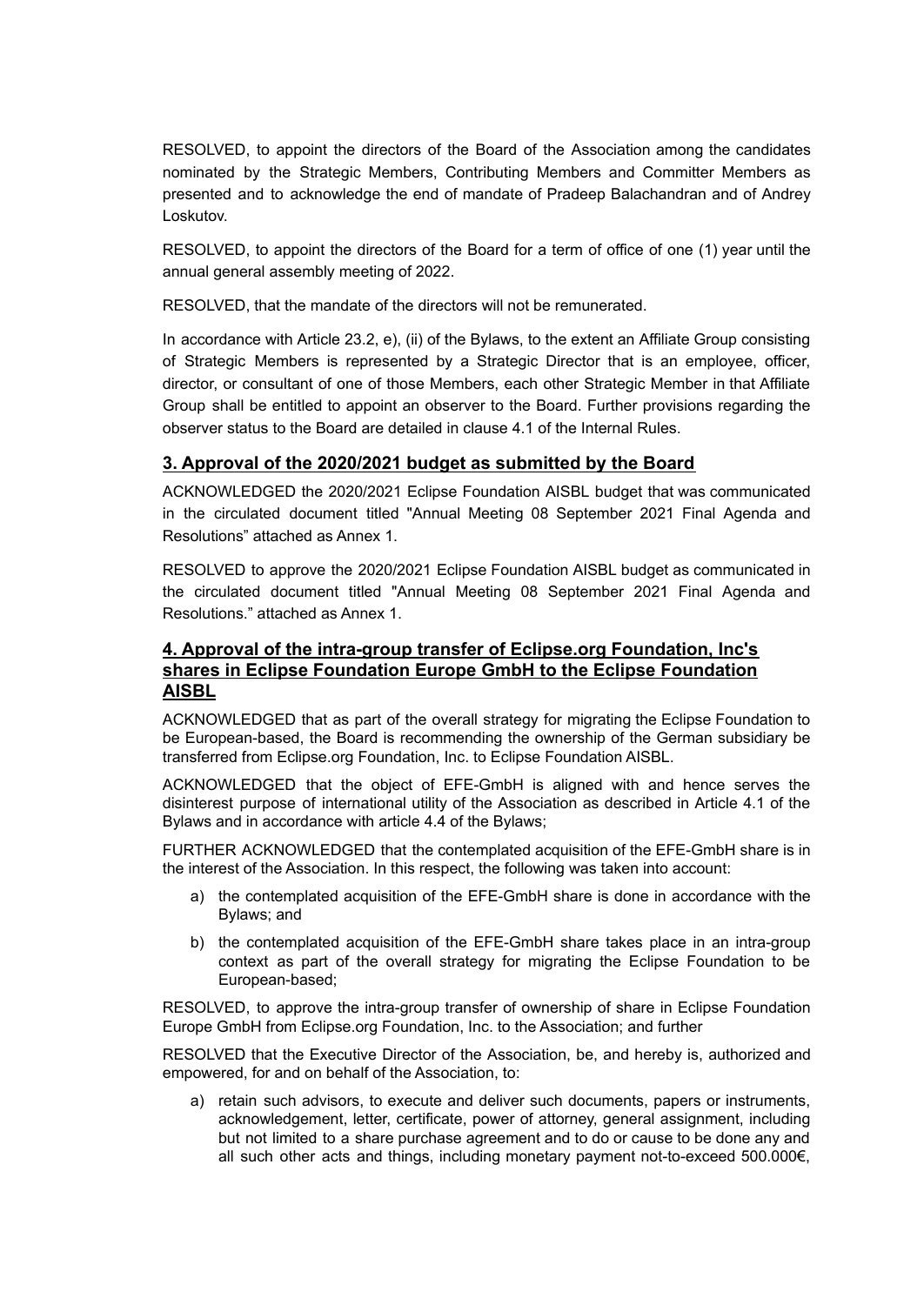as he may deem necessary, appropriate or desirable in connection with transferring the ownership of share in Eclipse Foundation Europe GmbH to the Association, and the taking of any such action shall be conclusive evidence of the approval thereof by the General Assembly;

## **5. Approval of special proxy enabling legal counsel to publish notices to Belgian Gazette**

RESOLVED to grant power to Ruth Wirtz, Laurent De Pauw, attorneys-at-law with office at Bastion Tower, Marsveldplein 5, 1050 Brussels, or any other attorney-at-law from the firm Osborne Clarke, with office at the same address, each acting alone and with power to substitute, to act on behalf of the Eclipse Foundation AISBL in order to comply with the legal requirements resulting from these minutes, and in particular the publication of an extract of these minutes in the Annexes to the Belgian State Gazette and the updating of the Eclipse Foundation AISBL registration information at the register of legal persons of the Belgian Crossroads Bank of Enterprises. The proxies are authorized to sign every document, form, register, notification or letter and to take every necessary step towards the Enterprise Court, the one-stop business shops and the Belgian Crossroads Bank of Enterprises and more generally, to undertake any action necessary following these minutes.

There being no further items on the agenda, the meeting was closed at 15:35 CEST.

Executed in one (1) original counterpart,

/s/ Paul White

Secretary of Meeting

**Annex:**

1. 2020/21 Eclipse Foundation AISBL Approved Budget